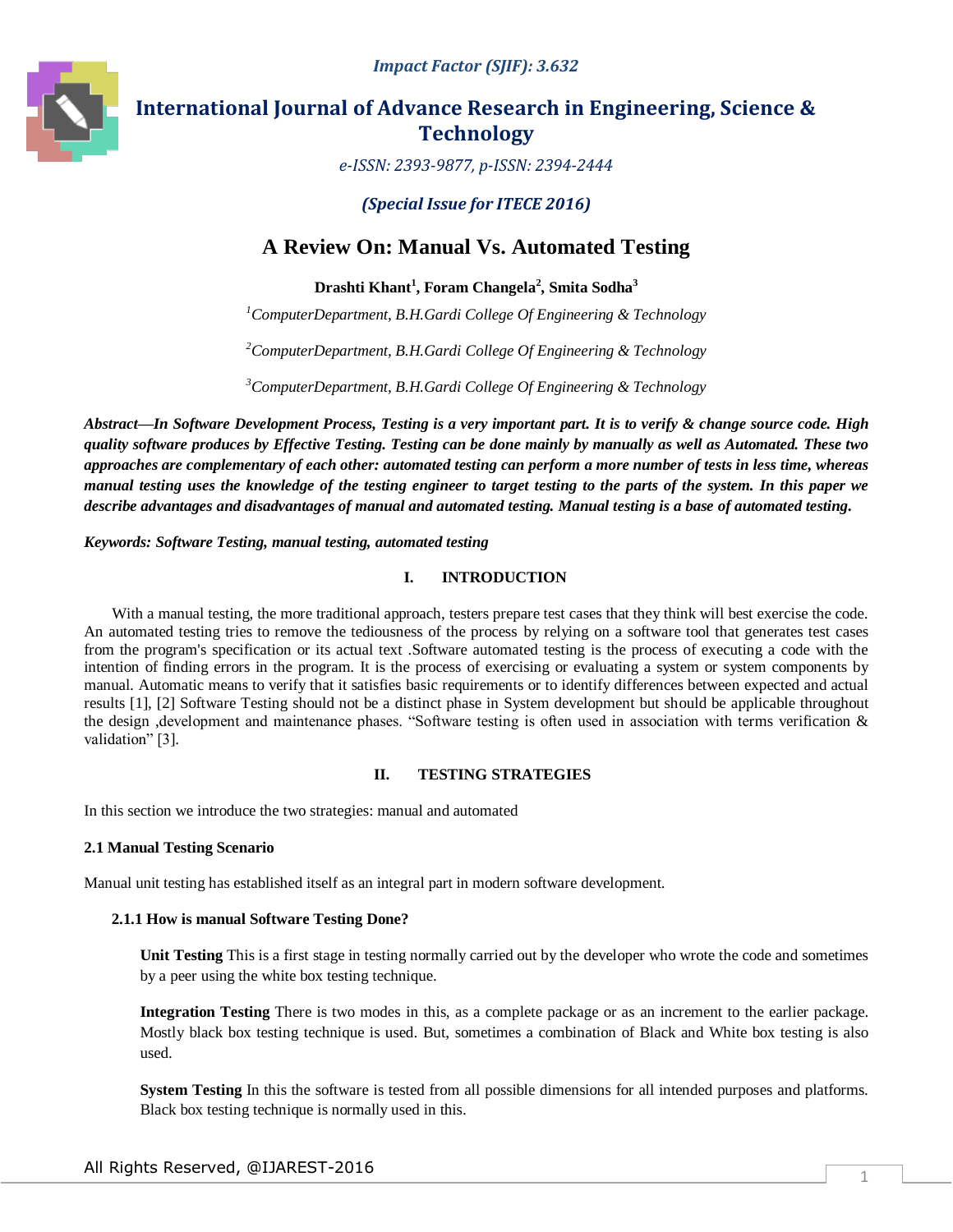**User Acceptance Testing** This testing stage carried out in order to get customer sign-off of finished product. If 'pass' in this stage then it ensures that the customer has accepted the software and is ready for its use.



**Figure-1.** Manual Testing Process Life Cycle Diagram

#### **2.2. Automated Testing**

Automated tests execute a sequence of actions without human intervention. It is also defined as a testing a system with different data sets again without intervention of human. Simply automated testing is automating the manual testing process currently in use.

#### **2.2.1 How is Automated Software Testing Done?**

Automation of software testing is similar to a software development process .It goes through the same life cycle as in the development of software product .The important think is who is writing the scripts. There is always a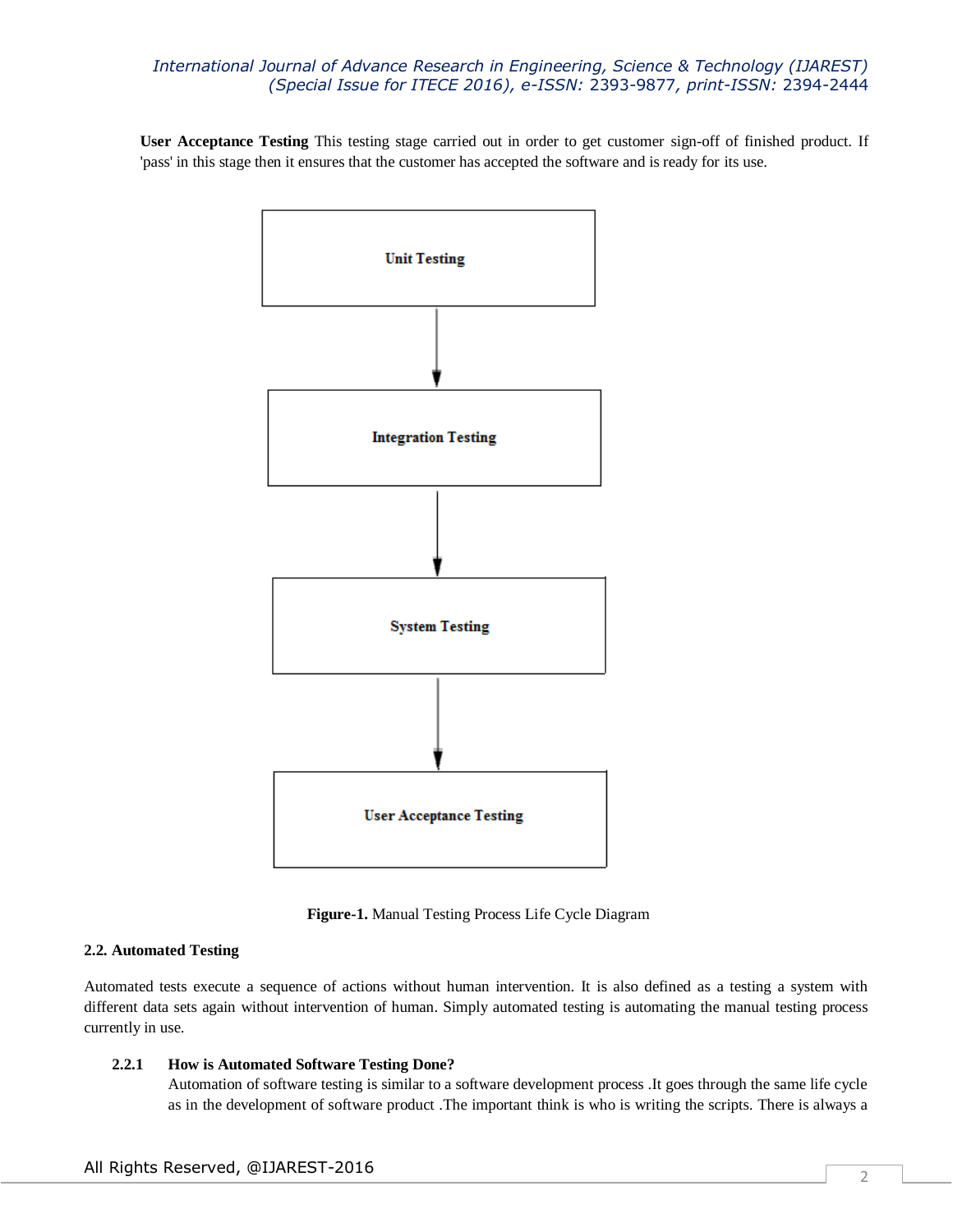conflict on who writes the scripts whether a developer or a testing team member. It is always a good idea and normally followed by many organizations that the effort should be a combine effort between tester and the developer. The automation process goes through a lot of effort taking collaborated work because a lot of emphasis is given for the time and financial constraint .The automation process may be divided into many phases but as a whole in general perspective it goes through the following phases in

- 1. Finalization of test automation and making a test plan
- 2. Selection of tool and customization
- 3. Development and testing scripts
- 4. Testing using automated test scripts



**Figure-2.** Automation Process Life Cycle Diagram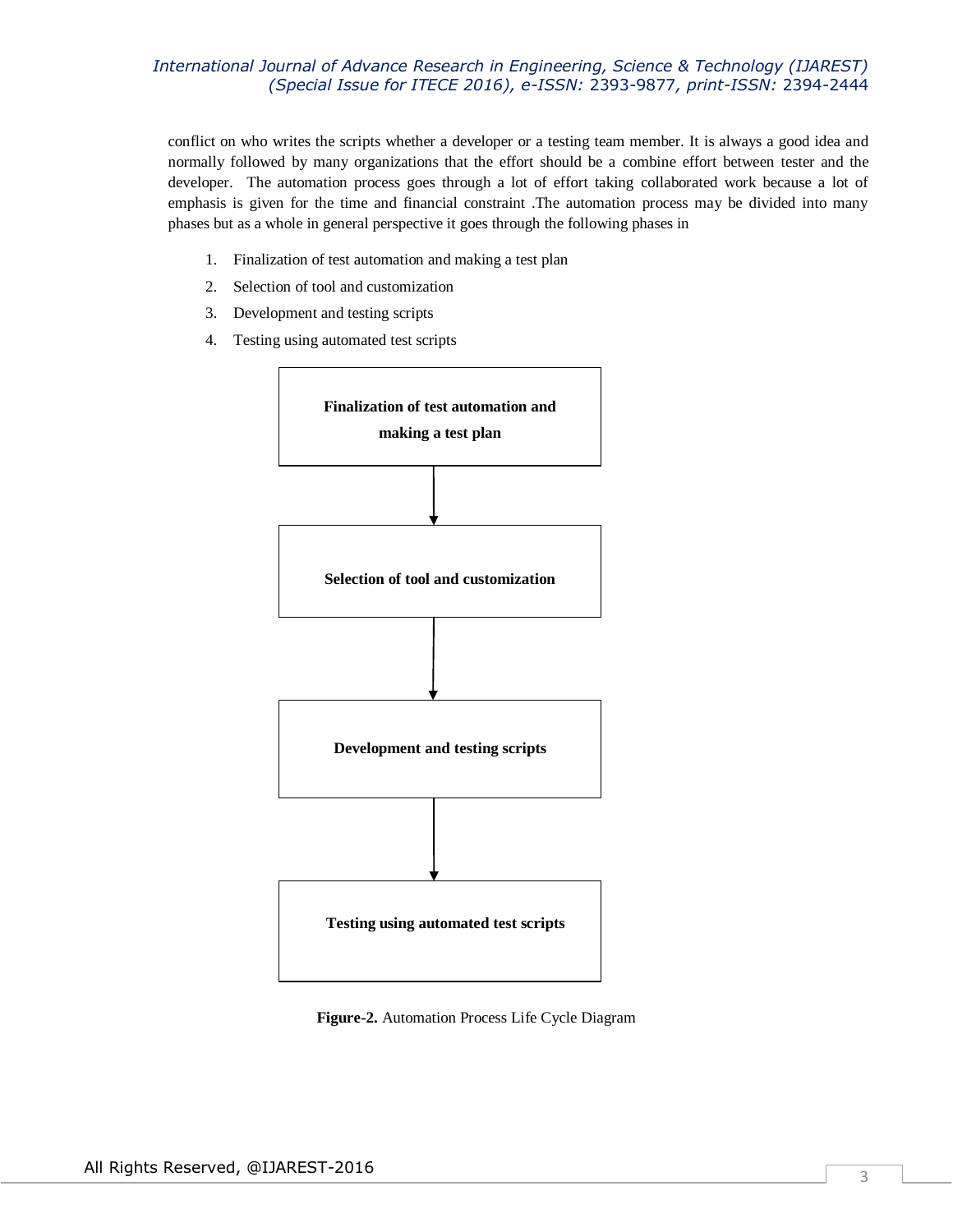## **III. PROBLEM WITH MANUAL TESTING**

- $\triangleright$  Manual Testing is time consuming.
- $\triangleright$  People generally neglect running manual tests.
- $\triangleright$  In a typical manual test it is very difficult to test a single unit.
- $\triangleright$  Manual Testing is not reusable.
- $\triangleright$  The effort required is the same each time.
- $\triangleright$  Scripting facilities are not in manual testing.[4]
- $\triangleright$  Manual Tests provide limited Visibility so that only the developer testing the code can see the results.
- $\triangleright$  Tests have to be repeated by each stakeholder for e.g. Developer, Tech Lead , GM, and Management.
- Manual Testing ends up being an Integration Test.

#### **IV. PROPOSED AUTOMATED TESTED**

Automated testing with Quick Test addresses are dramatically speeding up the testing process. You can create tests that check all requirements of your application or Web site, and then run tests every time your site or application changes.

**4.1Fast**: Quick test runs tests significantly faster than human user.

**4.2Reliable**: Tests perform precisely the same operations each time they are run, thereby eliminating human error.

**4.3Programmable**: You can program sophisticated tests that bring out hidden information.

**4.4Comprehensive**: you can build a suite of tests that covers every feature in your web site or application.

**4.5 Reusable**: You can build a suite of tests that covers every feature in your website or application.

#### **V. DIFFERENCES BETWEEN MANUAL TESTING AND AUTOMATION TESTING**

#### **Table 1. Manual vs. Automation testing**

| <b>Manual Testing</b>                                                                                                                                                                                                                             | <b>Automation Testing</b>                                                                                                                                                          |
|---------------------------------------------------------------------------------------------------------------------------------------------------------------------------------------------------------------------------------------------------|------------------------------------------------------------------------------------------------------------------------------------------------------------------------------------|
| Manual Testing is a process which is done manually.                                                                                                                                                                                               | Automation Testing is a process which is done by the<br>help of automated tools.                                                                                                   |
| All the famous phases of STLC like test planning, test<br>deployment, result analysis, test execution, bug<br>tracking and reporting tools are obviously comes under<br>the category of Manual Testing and done successfully<br>by human efforts. | In Automation Testing all the popular phases of STLC<br>are done by various open sources and purchased tools<br>like Selenium, J meter, QTP, Load Runner, Win Runner<br>and so on. |
| Manual Testing is a start of Testing, without this<br>testing we can't start Automation Testing.                                                                                                                                                  | Automation Testing is a continuous part of Manual<br>Testing.                                                                                                                      |
| In Manual Testing testers are allowed to do Random<br>Testing to find the Bugs.                                                                                                                                                                   | In Automation Testing we always test through Running<br>Scripts.                                                                                                                   |
| In Manual Testing we find more bugs than automation<br>by Error Guessing.                                                                                                                                                                         | Automation Testing we<br>the<br>In<br>repetitive<br>test<br>functionalities of the application.                                                                                    |
| It takes lot of time.                                                                                                                                                                                                                             | It takes less time.                                                                                                                                                                |
| Manual Testing would be run sequentially.                                                                                                                                                                                                         | Automation Testing is done on different machines at<br>same time.                                                                                                                  |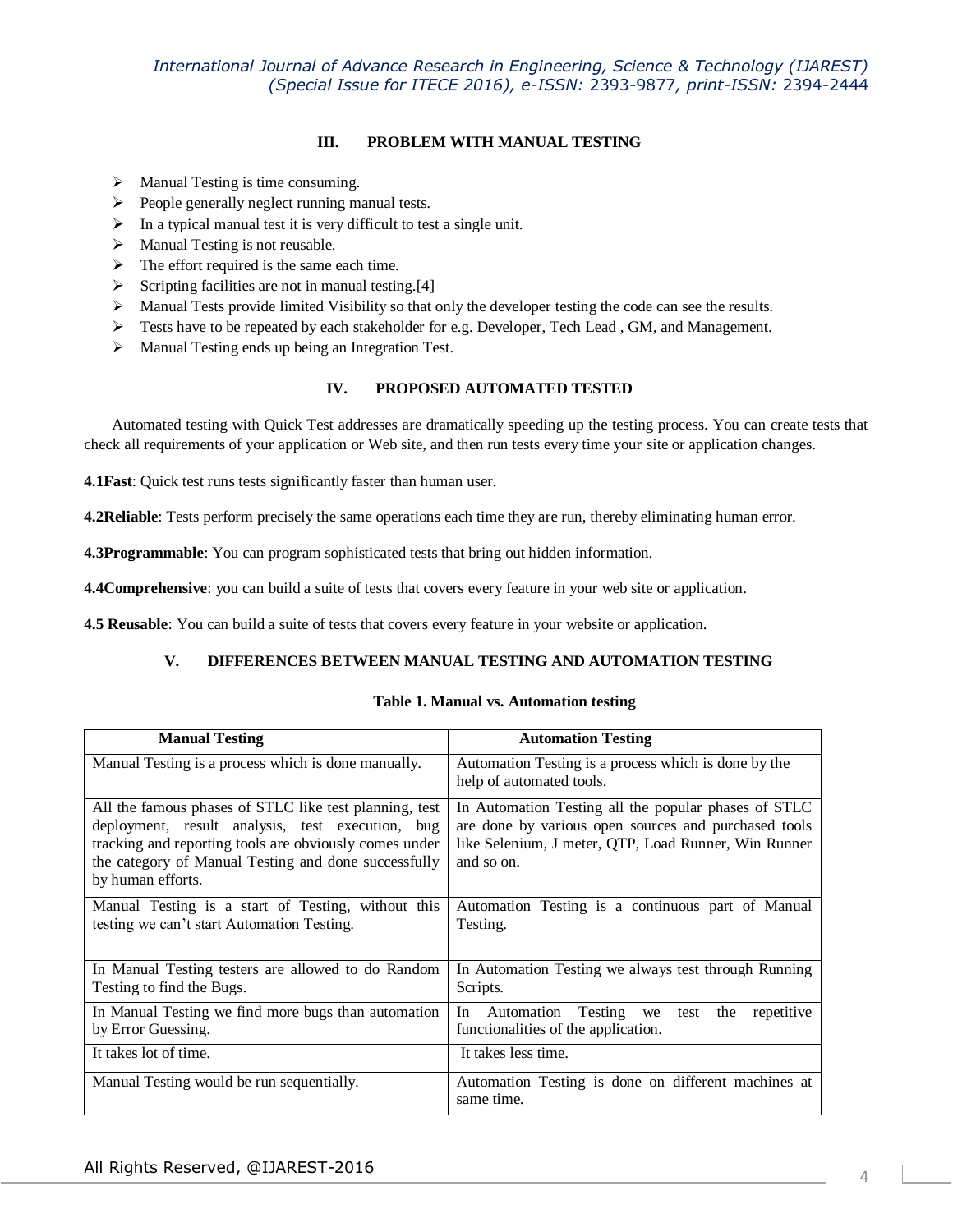| Regression Testing process is tough in Manual Testing                                                           | Regression Testing process is easy in Automation<br>Testing by Tools.                                                                         |
|-----------------------------------------------------------------------------------------------------------------|-----------------------------------------------------------------------------------------------------------------------------------------------|
| It is not expensive.                                                                                            | It is expensive.                                                                                                                              |
| More testers are required in Manual Testing because in<br>this testing test cases need to be executed manually. | Few testers are required in Automation Testing because<br>in this testing test cases need to be executed by using<br><b>Automation Tools.</b> |
| It gives low accuracy result.                                                                                   | It gives high accuracy result.                                                                                                                |
| It is considered as low quality.                                                                                | It is considered as high quality.                                                                                                             |
| In this Testing we cannot do batch testing.                                                                     | In this Testing we can do multiple types of batch testing.                                                                                    |
| It is considered as less reliable.                                                                              | It is considered as more reliable.                                                                                                            |
| No need of programming in Manual Testing.                                                                       | Need of programming is must in Automation Testing.                                                                                            |
| It is done without interaction of any Tool.                                                                     | It is always done using tools.                                                                                                                |

#### **VI. ADVANTAGES AND DISADVANTAGES**

#### **5.1 The Advantages of using Manual Testing are:-**

- Manual testing is cost effective as compared with Automation testing.
- It allows the tester to perform more Ad-hoc testing (random testing). More bugs are found via Ad-hoc testing than via automation. And the more time a tester spends playing with the feature, more bugs can be found.
- One major advantage of manual testing is this: Since a person thinks, therefore, the tester will find ways and means on how to best explore the product aside from the pre-set ways presented to him/her. In short, a person can do exploratory or monkey testing.
- Manual testing can be used for both small and big projects.
- We can easily add and remove the test cases according to project movements.
- Fresh tester can understand very easily the process of manual testing.
- Manual testing is more reliable than automation testing (in many cases automated not cover all cases).
- Manual testing is not related with any programming languages.
- It is covered in limited cost.

#### **5.2 The Disadvantages of using Manual Testing are:-**

- Manual testing can be very time consuming as everything has to be done manually
- More human involvement.
- In manual testing, the concept of repeatability not so accurate.
- GUI object size difference and color combination etc is not easy to find out in manual testing.
- Actual load and performance is not possible to cover in manual testing for large number of users.
- Running test manually is very time consuming job.